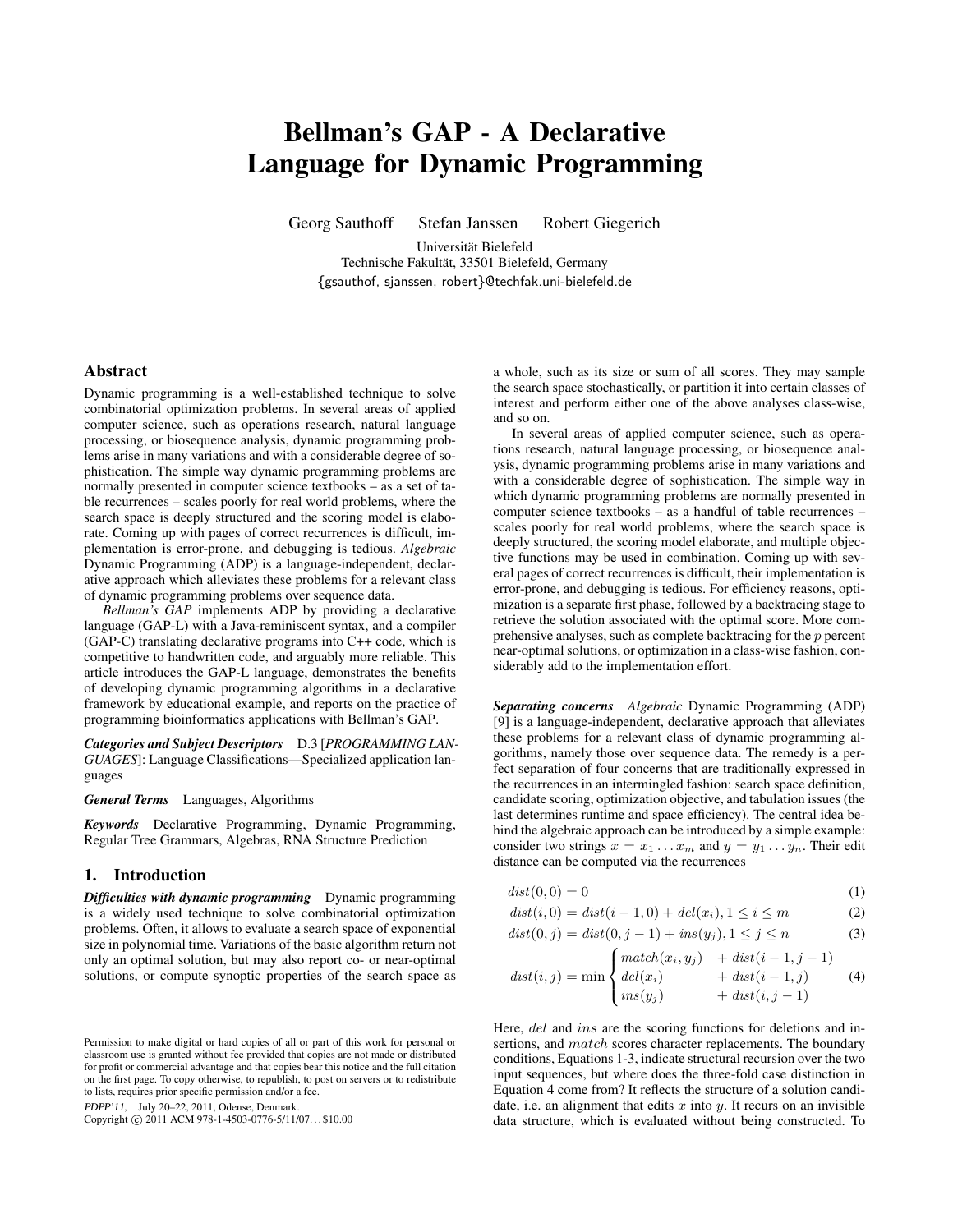make this view explicit, the last equation can be rewritten into

$$
dist(\eta) = \min\left[dist(\eta_1), dist(\eta_2), dist(\eta_3)\right] =
$$

$$
\min\left\{\begin{matrix}match(x_i, y_j) + dist(\zeta_1) \\ del(x_i) + dist(\zeta_2) \\ ins(y_j) + dist(\zeta_3) \end{matrix}\right\}
$$

$$
\text{where } \eta_1 = Match(x_i, \zeta_1, y_j)
$$

$$
\eta_2 = Del(x_i, \zeta_2)
$$

$$
\eta_3 = Ins(\zeta_3, y_j)
$$

Here,  $\eta$  denotes the invisible candidate(s) for a subword, and  $\zeta$  the invisible candidate on which a right-hand side call to *dist* recurs. Note that the use of subscripts with  $\eta$  and  $\zeta$  becomes implicit, since, if  $\eta$  is derived from subproblem  $(x_i, \ldots, y_j, \ldots)$ , it is clear in each case which characters  $x_i$  or  $y_j$  are consumed by the local case analysis, and that  $\zeta$  is derived from the remaining subproblem.

The ADP approach makes the invisible candidate structure explicit. Candidates are modeled as trees. The function symbols used at inner tree nodes reflect the designer's case analysis. They are seen as tree constructors on the specification level, and will be interpreted (called) as scoring functions at runtime. They are collected in a signature which serves as the interface between two (otherwise) independent specification components: grammar and algebras.

The search space is defined by a tree grammar. Candidate scoring is done by an evaluation algebra, implementing the score functions and the optimization objective. Tabulation issues are hidden from the programmer, thus there are no subscripts any more, and hence no subscript errors. Different tree grammars may share evaluation algebras, or different evaluation algebras may be used with one grammar. In particular, products of evaluation algebras give rise to new evaluation algebras, a feature providing re-use of components and a great convenience in practice. An implementation of this approach must take responsibility to generate efficient dynamic programming code, given these declarative constituents.

*The Bellman's GAP system Bellman's GAP* implements ADP. It provides a declarative language (GAP-L) with a Java-reminiscent syntax, in which the programmer specifies tree grammars and evaluation algebras. The language provides three types of evaluation algebra products, allowing to derive more sophisticated analyses from tested components without the need for any reprogramming. Furthermore, it includes a number of pragmatic extensions to the ADP approach, such as generic evaluation algebras and multi-track input. The Bellman's GAP compiler (GAP-C) translates declarative programs into C++ code, which is competitive to handwritten code, and arguably more reliable. It performs extensive optimization to achieve optimal asymptotic space and time efficiency, with reasonable constant factors.

In this article

- we recall (in a compact form) the principles of ADP, and report on their extension by new product operations,
- we introduce the GAP-L language, which bridges the gap between the abstract definitions and the practice of ADP,
- we report on the experiences with ex-bedding ADP from Haskell,
- we demonstrate the benefits of program development in Bellman's GAP by educational example,
- we report from the practice of programming bioinformatics software in GAP-L,
- we conclude with a short list of theoretical and practical research topics which emerge from our experience with Bellman's GAP, and

• the optimizations of the GAP-C compiler are described elsewhere [\[10\]](#page-10-1).

*Relation to previous work* During the early development of ADP, the approach was implemented as a combinator language in Haskell [\[7,](#page-10-2) [8\]](#page-10-3). Efficiency concerns with applications emerging around 2004 [\[12,](#page-10-4) [18,](#page-10-5) [19\]](#page-10-6) motivated the implementation of a compiler, which translated the Haskell-embedded notation into more efficient C code [\[11\]](#page-10-7). However, the Haskell syntax turned out to be an obstacle to the wider acceptance of the method within the bioinformatics community, in spite of the evident increase in programmer productivity. Also, the fragile borders of an embedded language encouraged algorithm designers to incorporate non-ADP features from the host language, resulting in an unfortunate mixture of automated translation and subsequent hand-patching. Hence, Bellman's GAP was designed to free ADP from its Haskell embedding, and at the same time to incorporate new features that had evolved after publication of [\[9\]](#page-10-0).

Outside the realm of the algebraic approach, related work is for example the *Dynamite* system [\[3\]](#page-10-8) for biosequence analysis, or, in the natural language processing community, the DYNA language [\[5\]](#page-10-9). DYNA is based on a general, Prolog-style backtracking scheme, allowing the programmer to concentrate on the logic of the parsing algorithm, rather than its implementation. Neither of these approaches achieves a separation of search space construction and evaluation. In both cases, unfortunately, it must be said that these approaches have worked well only in the hands of their creators. Since the gain in abstractness is not large enough, they have not found more widespread use. This holds also, albeit for different reasons as described above, for our early efforts with Haskellembedded ADP. With Bellman's GAP, we hope to break this barrier.

## 2. GAP-L semantics

*Signatures, tree grammars and evaluation algebras* This paragraph recalls, in a very terse format, the basic definitions of ADP, following the literature [\[9\]](#page-10-0). Let A be an alphabet and  $A^*$  be the set of strings or sequences over A. A *signature* Σ over A is a set of function symbols and a datatype place holder (sort) S. The return type of an  $f \in \Sigma$  is S, each argument is of type S or A.  $T_{\Sigma}$  denotes the term language described by the signature  $\Sigma$  and  $T_{\Sigma}(V)$ is the term language with variables from the set V. A  $\Sigma$ -algebra or *interpretation*  $\mathcal E$  is a mathematical structure given by a carrier set  $S_{\mathcal{E}}$  for S and functions operating on this set for each  $f \in \Sigma$ , consistent with their specified type. Interpreting a term  $t \in T_{\Sigma}$  by  $\mathcal E$  is denoted  $\mathcal E(t)$  and yields a value in  $S_{\mathcal E}$ .

A *regular tree grammar*  $G$  over a signature  $\Sigma$  is defined as tuple  $(V, A, Z, P)$ , where V is the set of non-terminals, A is an alphabet,  $Z \in V$  is the axiom, and P is the set of productions. Each production is of form

<span id="page-1-0"></span>
$$
v \to t \text{ with } v \in V, t \in T_{\Sigma}(V) \tag{5}
$$

The *language* generated by a regular tree grammar  $G$  is the set of trees

<span id="page-1-1"></span>
$$
\mathcal{L}(\mathcal{G}) = \{ t \in T_{\Sigma} | Z \Rightarrow^* t \}
$$
 (6)

where  $\Rightarrow^*$  is the reflexive transitive closure of  $\rightarrow$ . By construction,  $\mathcal{L}(\mathcal{G}) \subseteq T_{\Sigma}$ . Its elements are seen as trees when it comes to constructing them, and as formulas when it comes to their evaluation.

Symbols from  $A$  reside on the leaves of these trees. The symbol y denotes the *yield function* and is of type  $T_{\Sigma} \to \mathcal{A}^*$ . It is defined as  $y(a) = a$ , where  $a \in A$  and  $y(f(x_1, \ldots, x_n)) = y(x_1) \ldots y(x_n)$ , for  $f \in \Sigma$  and  $n \geq 0$ . The yield language  $\mathcal{L}_y(\mathcal{G})$  of a tree grammar  $G$  is defined as

$$
\mathcal{L}_y(\mathcal{G}) = \{ y(t) | t \in \mathcal{L}(\mathcal{G}) \} \tag{7}
$$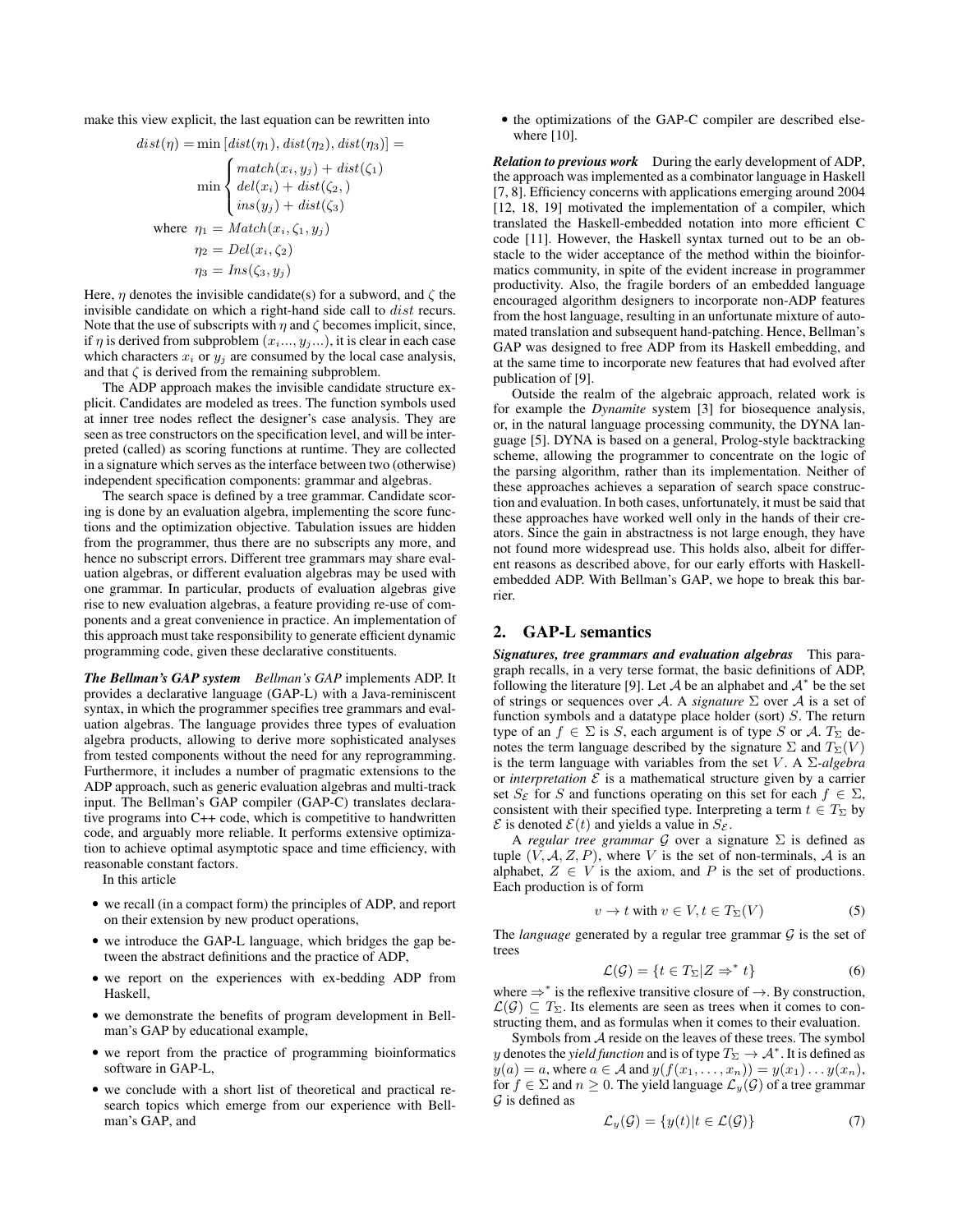Regular tree grammars as we use here pose a special type of parsing problem: given  $x \in A^*$ , we construct the *search space*  $\{t | t \in \mathcal{L}(\mathcal{G}), y(t) = x\}.$  This process - computing the inverse of y – is called *yield parsing*. A Bellman's GAP programmer does not need to care about how yield parsing works.

The candidate trees constitute the "invisible" data structure mentioned in our introductory remarks. They allow us to effectively separate search space construction from search space evaluation. Note that the candidate trees, the elements of  $y^{-1}$  $x^1(x)$ , are not parse trees. Each candidate tree *has* a parse tree by G, but it *is* a terminal tree in  $L(G)$ . Basing candidate evaluation on parse trees directly might be feasible, but would create interdependence between search space construction and evaluation.

An *evaluation algebra* is a Σ-algebra augmented with an objective function  $h : [S] \rightarrow [S]$ , where the square brackets denote multisets (in theory, and lists in practice).

An *ADP problem instance* is specified by a regular tree grammar  $\mathcal{G}$ , evaluation algebra  $\mathcal{E}$  and input sequence  $x \in \mathcal{A}^*$ . Its solution is defined by

<span id="page-2-0"></span>
$$
\mathcal{G}(\mathcal{E}, x) = h_{\mathcal{E}}[\mathcal{E}(t)|t \in \mathcal{L}(\mathcal{G}), y(t) = x]
$$
\n(8)

The square brackets in Equation [8](#page-2-0) denote a multiset. This is required because in practice, we often ask for all co-optimal solutions, or all solutions within a percentage of optimality. The notation  $\mathcal{G}(\mathcal{E}, x)$  suggests the use of the regular tree grammar  $\mathcal{G}$  (more precisely, its yield parser) as a function called with evaluation algebra  $\mathcal E$  and input  $x$  as parameters. Internally, however, Equation [8](#page-2-0) is not executed literally. Rather, the application of the objective function is amalgamated with the evaluation of the candidate trees, which are not constructed explicitly. (In functional language terminology, this is a case of deforestation.) Also, tabulation of intermediates is used where appropriate, to avoid exponential blow-up. The prerequisite for correct and efficient computation of the solution in this way is Bellman's Principle of Optimality [\[2\]](#page-10-10), which is defined by Equations [9](#page-2-1) and [10](#page-2-2) in the ADP framework

<span id="page-2-1"></span>
$$
h_{\mathcal{E}}[f_{\mathcal{E}}(x_1,\ldots,x_k) \mid x_1 \leftarrow X_1,\ldots,x_k \leftarrow X_k] =
$$
  
\n
$$
h_{\mathcal{E}}[f_{\mathcal{E}}(x_1,\ldots,x_k) \mid x_1 \leftarrow h_{\mathcal{E}}(X_1),\ldots,x_k \leftarrow h_{\mathcal{E}}(X_k)]
$$
 (9)

<span id="page-2-2"></span>
$$
h_{\mathcal{E}}(X_1 \cup X_2) = h_{\mathcal{E}}(h_{\mathcal{E}}(X_1) \cup h_{\mathcal{E}}(X_2)) \quad \text{and} \quad h_{\mathcal{E}}[]= [],
$$
\n(10)

where  $X_i$  denote multisets. Note that these equations imply less general criteria which are found in the literature. When  $h$  is minimization or maximization, it implies (strict) monotonicity of each  $f \in \Sigma$  [\[15\]](#page-10-11). When the evaluation algebra holds only a single, binary and commutative function  $f$ ,  $(h, f)$  forms a semiring where  $h$ distributes over  $f$  [\[17\]](#page-10-12).

When compiling an ADP algorithm coded in GAP-L, it is always assumed that the evaluation algebra used satisfies Bellman's Principle. This is the developer's responsibility. However, in some cases, the compiler can notice that this principle is violated, and issues a warning.

**Example** We present an ADP version of the classic optimal binary search tree algorithm [\[4\]](#page-10-13) to demonstrate the ADP concepts from the previous paragraph. Given a set of keys and their access probabilities, the algorithm computes the binary tree with minimal mean access time. Why is this a *sequence* analysis problem at all? Because in a search tree, the order of leaves is fixed. The yield string of any search tree must hold the keys in sorted order.

With a dynamic programming approach, the minimal expected access time results from the optimization phase, the underlying optimal tree structure is derived via backtracing. With the example input sequence

$$
s = [(1, 0.05), (2, 0.05), (3, 0.40), (4, 0.10),(5, 0.20), (6, 0.01), (7, 0.19)]
$$

the two binary trees  $t_1$  and  $t_2$  have a mean access time of 2.18 and 2.98, where the access time is the number of key comparisons in a lookup operation, which corresponds to the depth of the accessed node.



In this example, the candidates of the search space are all possible binary search trees. The *signature* requires a branching symbol br, a leaf symbol lf and a symbol that represents an empty subtree nil.

| br: $T \times A \times T$ | $\rightarrow T$ |
|---------------------------|-----------------|
| If : $A$                  | $\rightarrow T$ |
| nil:                      | $\rightarrow T$ |

Using these symbols, the following *candidate trees* represent  $t_1$  and  $t_2$ :



The following tree grammar btrees (axiom is btree) generates all possible binary search trees using the function symbols from the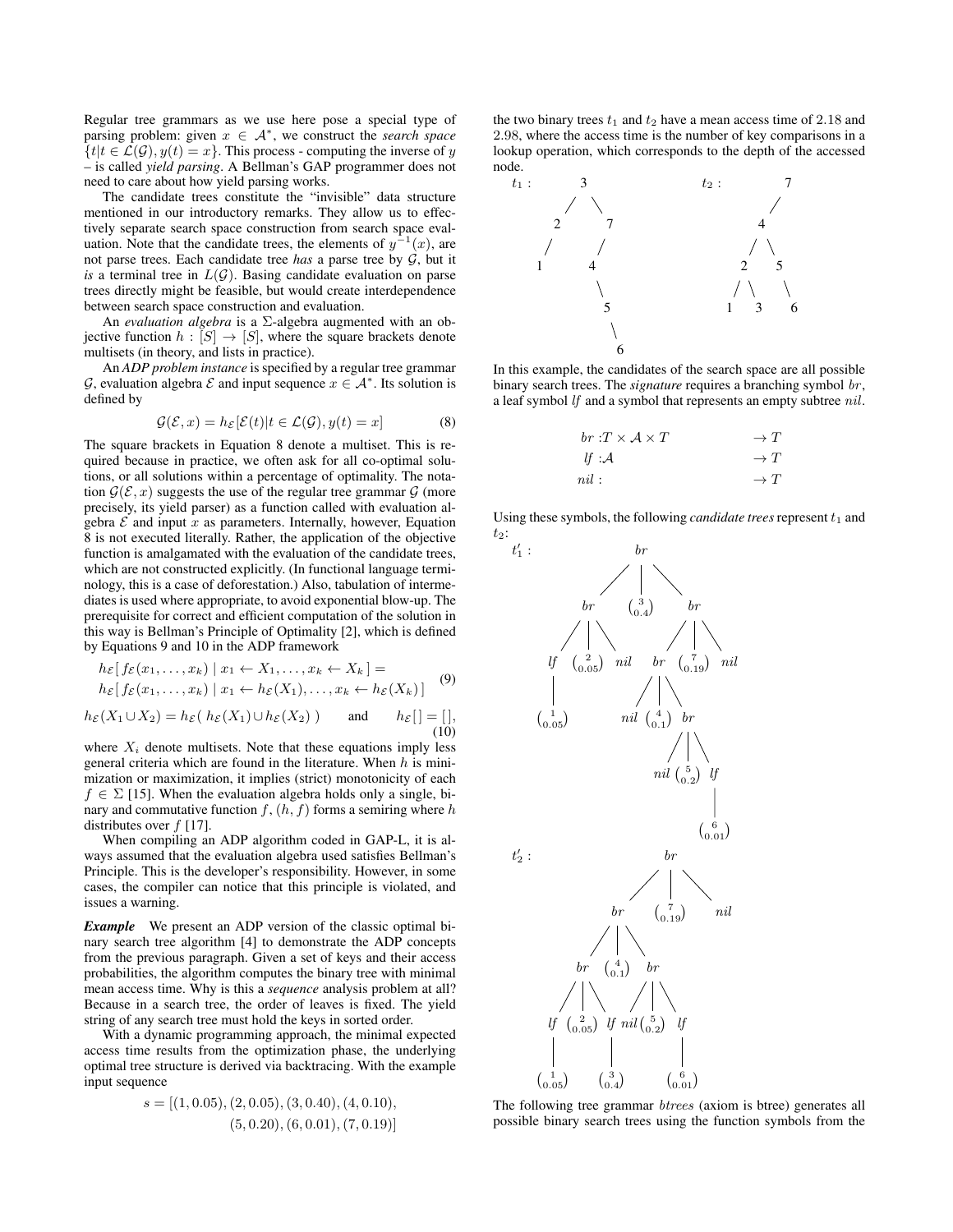signature:

$$
\begin{array}{c|c}\n \text{btree} \rightarrow & br & | & \text{if} & \text{nil} \\
 & & & \text{btree} & & \text{ul} \\
 & & & \text{btree} & a & \text{blue}\n\end{array}
$$

where  $a \in \mathcal{A}$ . The *alphabet*  $\mathcal{A}$  is  $K \times P$ , where K is the set of keys and  $P = [0, 1]$ .

Computing the mean access time is done via the evaluation algebra *mean*. The place-holder (sort) T is mapped to  $\mathbb{R} \times \mathbb{R}$ , where the first component of a result is the mean access time of the candidate and the second component is sum of the probabilities of the yield of the candidate tree. The evaluation functions are implemented by

$$
br(l, (k, p), r) = (l_1 + r_1 + l_2 + r_2 + p, l_2 + r_2 + p)
$$
  

$$
lf((k, p)) = (p, p)
$$
  

$$
nil = (0, 0)
$$

$$
h = \min \left( \min \left( \frac{1}{2} \right) \right)
$$

The objective function  $h$  is minimization, to choose the binary tree with the minimal access time. Thus, a call to  $b$ trees(mean, s) computes the minimal mean access time for the example sequence s:

$$
btrees(mean, s) = [(1.96, 1)]
$$

i.e. the minimal mean access time for the input sequence s is 1.96.

The non-optimizing *printing algebra*, by convention named *print*, transforms a candidate tree into a textual notation, i.e. T is mapped to the domain of character sequences.

$$
br(l, (k, p), r) = "(" + l + ")" + str(k) + "(" + r + ")"
$$
  

$$
lf((k, p)) =
$$
  

$$
nil =
$$
  

$$
h =
$$
  

$$
id
$$

where str converts its argument to a string representation and  $+$ means string concatenation. Note that we choose to represent only the key, not its probability.

Evaluating  $btrees(print, s)$  enumerates the complete search space of 2,128 candidates, including strings for both example candidates:

$$
t_1 \rightarrow ((1)2())3(((04)(05(6))7())
$$
  

$$
t_2 \rightarrow (((1)2(3))4((05(6))7()
$$

With a slightly more elaborate *print* algebra, we generate the LATEX code for tree graphics as depicted above.

Computing both, minimal mean access time and the structure of the candidate which achieves it, is done via a *product algebra*:  $btrees(mean * print, s)$  returns a list of optimal structures with minimal mean access time, e.g.

$$
[((1.96, 1), ((1(2))3((4)5((6)7()))")]
$$

This example also demonstrates how the "separation of concerns" mentioned above is achieved in practice: The signature defines a universe of candidates, algebras define different ways to score them, objective functions capture the intended goal of the analysis, and tree grammars define the candidate space arising from given input. Efficiency concerns related to tabulation have been eliminated completely, as this issue is automated by the compiler. An immediate benefit of this separation of concerns is that we can build more sophisticated analyses from simpler ones by operations on evaluation algebras.

*Products of algebras* If combinatorial optimization is to be performed under multiple objectives, one could design algebras which operate on tuples of scores and apply the multiple objectives. A much faster and safer way to achieve this is often possible via *product algebras*. They allow to describe different objectives independently, and to afterwards combine them in various fashions, avoiding a lot of redundant and error-prone coding. With algebras A and B already available, one simply calls  $G(A * B, x)$ , with no extra programming or debugging effort.

We present three kinds of products here. The "lexicographic" product has been introduced and studied in [\[22\]](#page-10-14), the other two are new.

We need to introduce two properties of algebras, which are prerequisites for well-defined products. An algebra is called *unitary*, if its evaluation functions return lists of results holding at most one element. A *generic* algebra  $A(k)$  has a parameter  $k > 0$  such that it returns the  $k$  best solutions under its objective function. Naturally,  $A(1)$  is unitary.

Let A and B be unitary evaluation algebras over Σ. The *cartesian product*  $A \times B$  is an evaluation algebra over  $\Sigma$ . Its functions take arguments of the form  $(a, b) \in S_A \times S_B$  or  $z \in A$ . For simplicity, we define the functions of  $A \times B$  for the case of a binary function  $f$  with one argument of either kind, and leave the general case to the reader.

$$
f_{A \times B}((a, b), z) = (f_A(a, z), f_B(b, z)))
$$
 (11)

The objective function of  $A \times B$  is

<span id="page-3-0"></span>
$$
h_{A \times B}[(a_1, b_1), \dots, (a_m, b_m)] = [(l, r) | l \leftarrow h_A[a_1, \dots, a_m], r \leftarrow h_B[b_1, \dots, b_m] ].
$$
\n(12)

The algebras are required to be unitary, because otherwise, Bellman's Principle would be violated and the answer sets would blow up exponentially, without adding information. The cartesian product has little use by itself, because the results returned from A and  $B$  are independent – according to Eq. [12](#page-3-0) they are drawn from different candidates in the search space. Thus, instead of  $\mathcal{G}(A \times B, x)$ one might call  $\mathcal{G}(A, x)$  and  $\mathcal{G}(B, x)$  separately, which gives the same result, albeit more slowly. However, in combinations with other products, we have found the cartesian product useful, and we will see examples of this later.

The *lexicographic product*  $A * B$  is an evaluation algebra over  $\Sigma$  and has the functions

$$
f_{A*B} = f_{A \times B} \tag{13}
$$

for each  $f \in \Sigma$ , and the objective function

<span id="page-3-1"></span>
$$
h_{A*B}[(a_1, b_1), \dots, (a_m, b_m)] = [(l, r) |l \leftarrow set(h_A[a_1, \dots, a_m]),r \leftarrow h_B[r' | (l', r') \leftarrow [(a_1, b_1), \dots, (a_m, b_m)], l' = l] ].
$$
\n(14)

Here, set(X) reduces the multiset X to a set. This product gets its name from the fact that if both algebras optimize, then it implements the lexicographic ordering of the two independent criteria as its objective. However, this product is not restricted to the case of two optimizing algebras, and exhibits a surprising versatility of use [\[22\]](#page-10-14). For example, a product  $A * P$ , where P is an algebra that produces an external "print" representation of the candidate, specifies a backtracing phase after optimization with A.

Our third product combines the objective functions in a more sophisticated way. Assume we have the generic  $MinPrice(k)$  algebra which returns the  $k$  cheapest pizzas in our search space, and algebra Kind which evaluates pizzas as "vegetarian", "meat", "seafood", or "other", but does not make any choices. Then, the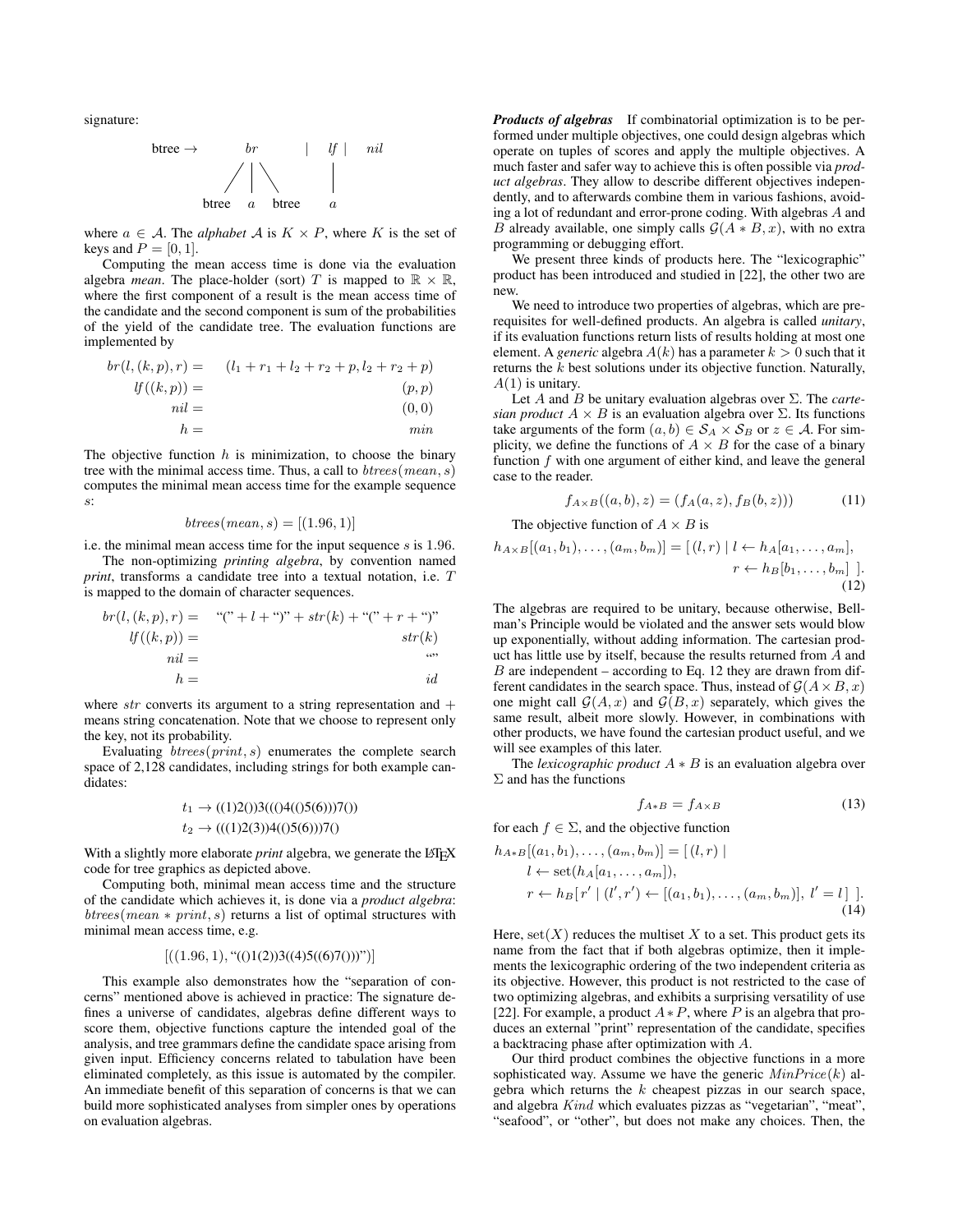use of  $(Kind \otimes MinPrice)(2)$  is defined to yield the two cheapest pizzas such that each is of a different kind.

Let A be a  $\Sigma$ -algebra and  $B(k)$  a generic  $\Sigma$ -algebra. The *interleaved product*  $(A \otimes B)(k)$  is a generic  $\Sigma$ -algebra and has the functions

$$
f_{A\otimes B} = f_{A\times B} \tag{15}
$$

for each  $f \in \Sigma$ , and the objective function

<span id="page-4-0"></span>
$$
h_{(A \otimes B)(k)}[(a_1, b_1), \dots, (a_m, b_m)] =
$$
  
\n
$$
[(l, r) | (l, r) \leftarrow U, p \leftarrow V, p = r]
$$
  
\nwhere  
\n
$$
U = h_{A*B(1)}[(a_1, b_1), \dots, (a_m, b_m)]
$$
  
\n
$$
V = set(h_{B(k)}[v | (\_, v) \leftarrow U])
$$
\n(16)

*Further generalizations* To keep the formalism short, we have ignored several features which are required to turn a concise formalism into a practical programming tool, but do not make the theory deeper. *Generic* algebras may contain parameters, to be instantiated when the algebra is applied. They are not restricted to be a number as in Eq. [16.](#page-4-0) Signatures and algebras may be many-sorted, if the result types need to be different for subproblems that arise in the input decomposition. The objective function  $h$  then splits into a separate function for each result type. Some problems, such as string edit distance, require two input strings rather than one. These issues will be discussed in our description of GAP-L.

## 3. The Bellman's GAP Language

The design goal of GAP-L is to make it easy to learn for ADP beginners, and powerful to use for ADP experts. To lower the entry barrier for novice programmers, GAP-L uses some concepts that are common in the widespread C/Java-like languages. A signature declaration in GAP-L is similar to an interface declaration in Java. An evaluation algebra *implements* a signature, as a Java class may implement an interface. An algebra may *extend* another algebra and overwrite existing functions, as a Java class is able to extend another class. Tree grammars are specified in a declarative style, where the right hand side of productions contain tree patterns resembling function calls. The algebra code is written as imperative code blocks. In spite of such resemblance, GAP-L is a declarative language for dynamic programming over sequence input.

Space does not allow a full presentation of GAP-L here. The interested reader is referred to [\[20,](#page-10-15) [21\]](#page-10-16). We demonstrate features of GAP-L in two parts. First, we show the notations for the core ADP concepts. Then we present a selection of further language features which are motivated by practical convenience and control of efficiency.

#### *Coding signatures, grammars, algebras and instances*

We demonstrate the GAP-L syntax using a simple example. Given string  $x$ , we seek a palindromic structure for it, which is optimal under some scoring scheme. This is a toy example, which we will gradually extend to show the building-block style of program development in GAP-L. *Exact* palindromes are strings which read the same forward and backward, i.e.  $x = x^{-1}$ . We will use several variants of the basic problem, such as approximate palindromes (allowing errors), nested palindromes, or finding the sub-string with the best palindrome score under a given scoring model.

We first decide which function symbols we need to model the candidate terms in the search space, i.e. we define the signature, and then proceed (in any order) to define algebras and grammars. Our first signature is

```
signature paliS (alphabet, answer) {
 answer match ( alphabet, answer, alphabet);
 answer nil (void);
  answer turn (alphabet);
  choice [answer] h([answer]); }
```
where answer denotes the sort symbol, and function symbols are  ${math, nil, turn}.$  They cover the cases of two matching characters, and the mid-point of a palindrome of even or odd length. The signature declaration resembles a Java interface declaration and the [] brackets denote a list type. The **choice** keyword marks the function symbol  $h$  as the objective function.

We describe the search space of all palindrome candidate terms with Grammar  $Pali1$ , axiom is  $S$ 



where the first two rules are shorthands for  $|\mathcal{A}|$  rules each, one for each  $a \in \mathcal{A}$ .

In GAP-L syntax the tree patterns are written like function applications:

**grammar** 
$$
Pali1
$$
 **uses**  $paliS$  (**axiom** = S) {  
\nS = match (CHAR, S, CHAR) **with** equal |  
\n**turn** (CHAR) |  
\nnil (EMPTY) # h ; }

The underlying signature and the axiom are specified in the header of the grammar definition. The # operator specifies where the objective function should be applied to the rules' alternatives (# binds more weakly than 1). While it could be applied by default with every production, there are situations which require exceptions from this default, and we decided to give the programmer full control by an explicit # operator. Terminal symbol/parser names are written in upper case, such as CHAR for a single character from the alphabet, and STRING for a string.

The first alternative of non-terminal S uses *syntactic filtering*, i.e. the left hand side of the with keyword is only parsed if the *equal* filter returns true for the parsed sub-word. The *equal* filter tests if the first and last character of the sub-word are equal. This filtering reduces the search space, rather than penalizing non-palindromes with a large cost. As a consequence, the *match* algebra function does not need to check the characters. Without syntactic filtering, we would need to duplicate the match rule for every character of the alphabet.

Next, we define a simple scoring scheme:

```
algebra score
     implements p \text{alis} (alphabet = char,
                           answer = int) {
  int match (char a, int b, char c)
     { return b + 3; }
  int turn (char 1) { return 0; }choice \lceil \text{int} \rceil h(\lceil \text{int} \rceil x)
     { return list (\text{maximum}(x)); } }
```
The syntax of the algebra definition resembles the definition of a Java class. The header contains the mapping between alphabet and sort symbol to concrete data types.

Perfect palindromes do not pose an optimization problem. The search space is empty if  $x$  is not a palindrome, and otherwise, it is [t], with  $score(t) = (|x| \ div 2) \cdot 3$ . No dynamic programming is needed – a simple loop is sufficient that checks for character matches in  $x$  outside to inside. In fact, the optimizations within GAP-C recognize such a special case and generate a simple loop without allocating any tables.

To make the example more interesting, we want to search the input for *local* palindromes. They may hold a (non-palindromic)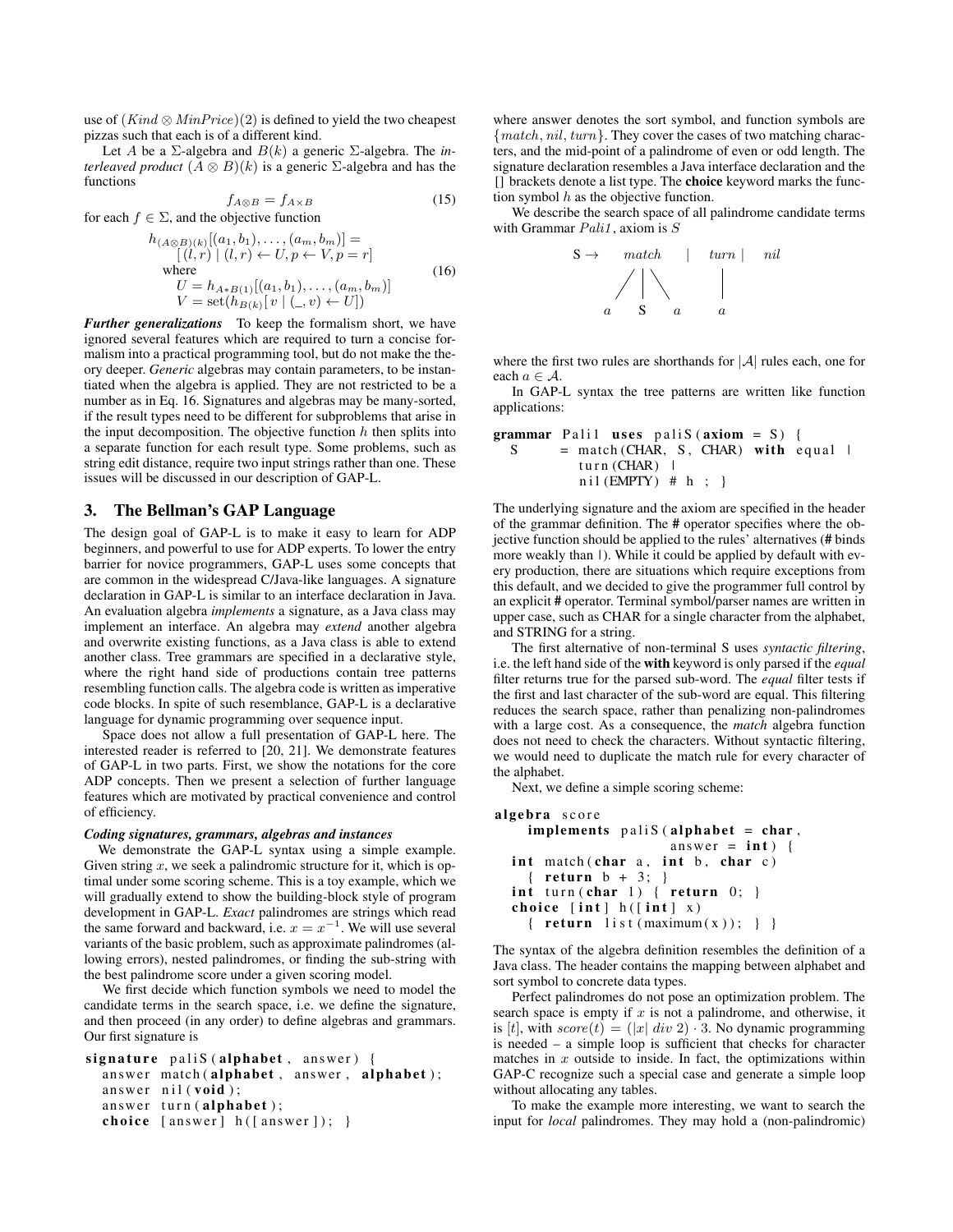turn of any length, and may be embedded somewhere in a longer string. We extend the signature for this:

```
signature paliS (alphabet, answer) {
  answer match (alphabet, answer, alphabet);
  answer turn(int);
 answer sl(char, answer);answer sr (answer, char);
  choice [answer] h([answer]); }
```
sl and sr allow for leading or trailing characters around the palindrome and *turn* allows for a region of several unmatched characters.

We extend the grammar towards local palindromes: grammar  $Pali2$ , axiom is  $skipl$ 



Here string is a terminal symbol denoting an arbitrary string over A, and *char* denotes a character.

We write the *Pali2* grammar in GAP-L as:

```
grammar Pali2 uses paliS (axiom = skipl) {
  skipl = skipr |
          sl (CHAR, skip 1) # h;
  skip = skip skip f = skip f(sr, CHAR)S # h;
  S = match (CHAR, S, CHAR) with equal lturn (SEQ0) # h ; }
```
The SEQ0 terminal parser accepts an arbitrary sub-word of the input and returns its length.

In our simple scoring scheme, skipping characters in the beginning or end or in the middle turn is for free:

```
algebra localscore
    implements p \text{alis} (alphabet = char,
                         answer = int) {
  int match (char a, int b, char c)
    { return b + 3; }
  int turn (int 1) { return 0; }
  int sl(char c, int x) { return x;
  int sr(int x, char c) { return x; }choice \lceil \text{int} \rceil h(\lceil \text{int} \rceil x)
    { return \, list (maximum(x)); \}}
```
Our scoring ignores the length of the "turn", but since SEQ0 passes the length of the subword to the function turn, we could have penalized long turns with a score of, say,  $-0.2 \cdot l$ .

With grammar  $Pali2$ , the palindromic structure of a string is no longer unique. If we depict alternative structures using parenthesis for matched characters, '+' for characters constituting the turn, and '-' for leading/trailing characters, three candidate solutions (out of many, resulting from applying Pali2 to the source text of this article) can be depicted as

```
partofatwotrack
p1: -((((++++))))--
    wherethereader
p2: --(((++)))----
    grammar
p3: -(((())
```
As elements of  $\mathcal{L}(Pali2)$ , they are represented as trees



where the reader may verify (using Eq. [8\)](#page-2-0) that  $Pali1$  (score, "grammar") =  $\Box$ , and  $Pali2 (localscore, "grammar") = [9],$ where this optimal score is derived from the candidate  $p_3$ .

In many situations, the size of the search space for given input is of interest. It can be determined by a *counting* algebra, which scores every candidate by 1 and the objective function sums over all candidates. Care must be taken to write the algebra in a way such that it satisfies Bellman's Principle. Since there is a schematic way to achieve this, a counting algebra can be automatically derived from the signature. The syntax to request a counting algebra in GAP-L is:

#### algebra howMany auto count ;

The compiler generates an algebra named *howMany* which is equivalent to following explicit algebra definition:

# algebra count

```
implements p \text{alis} (alphabet = char,
                    answer = int) {
int match (char a, int b, char c)\{ return b; \}int turn(int 1) { return 1; }int sl(char c, int x) { return x; }
int sr(int x, char c) { return x; }choice [int] h([int] x){ return list (sum(x)); } }
```
This is a particularly simple example, but the automatic generation works for any signature.

A *print* algebra does not optimize an objective nor does it do synoptic analysis of the search space, but it specifies how a candidate structure is mapped to a string representation. The following algebra marks gaps with - characters, matches with parentheses and an unmatched position with a + character, such as –(((+++)))-. The objective function is the identity.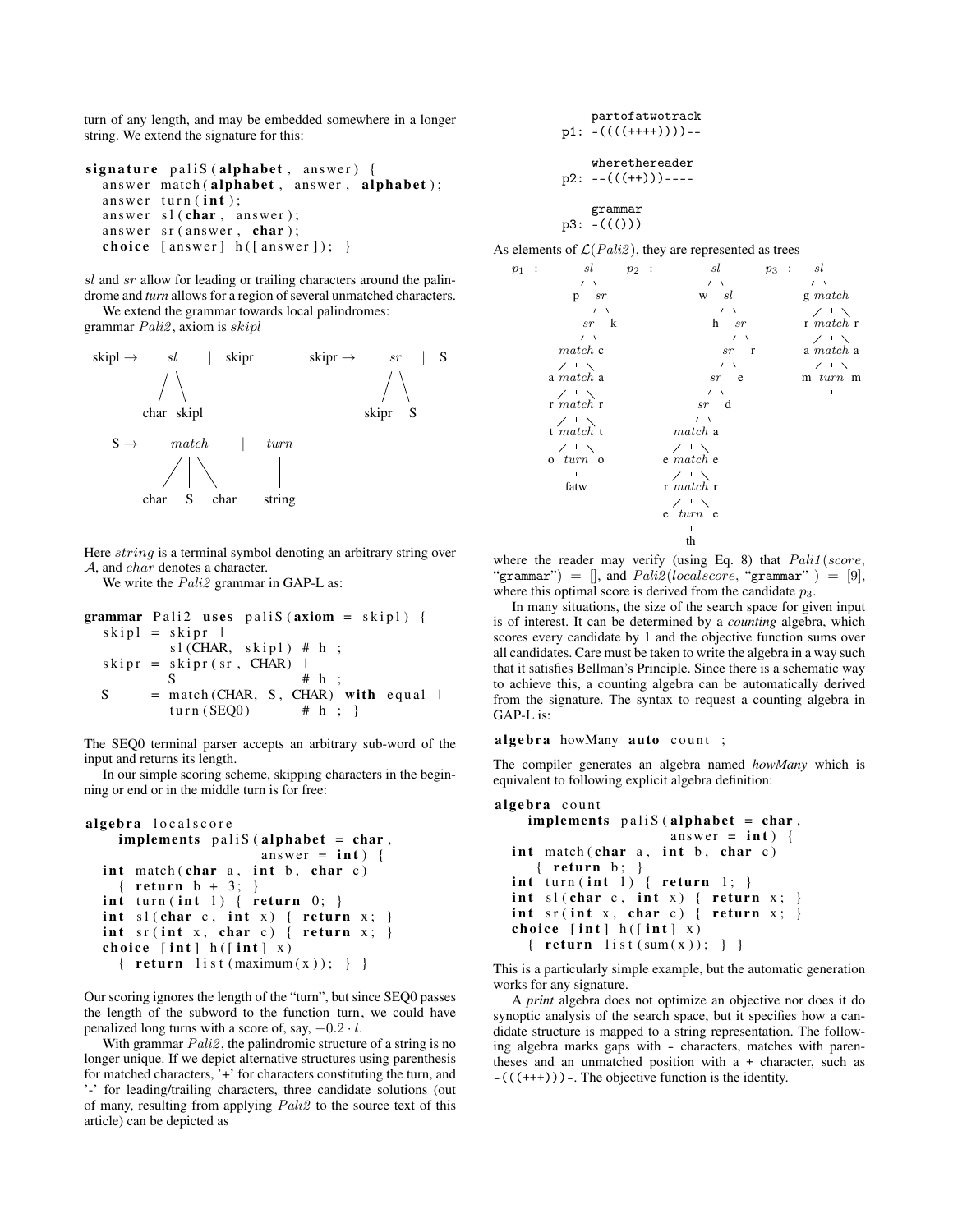```
algebra print
    implements p \text{alis} (alphabet = char,
                       answer = string) {
  string match (char a, string x, char b) {
    string r; append (r, '('));append(r, x); append(r, '')');return r;
  }
  string turn (int 1) {
    string r; append (r, '+'', 1);
    return r:
  }
  string sl(char b, string x) {
    string r; append (r, '-'');
    append(r, x); return r;
  }
 string sr(\text{string } x, \text{ char } b) {
    string r; append (r, x);
    append(r, '-''); return r;
  }
  choice [string] h([string] x)\{ return x; \}}
```
Bellman's GAP requires the programmer to specify in advance which combinations of grammars and algebras will be called. This is because the compiler can perform extensive optimizations and produce specialized code when the instances are known.

As part of the GAP-L program we add two instance definitions for the products we want to use:

```
instance scorecnt =
           pali2 ( local score * count );
instance scoreprt =
           pali2 ( localscore * print ) ;
```
This example displays the versatility of the lexicographic product. According to Eq. [14,](#page-3-1) the first instance computes the number of cooptimally scoring palindromes in the search space. The second instance computes the optimal palindrome score and the print string of (all) their associated candidate structures. If you ever have programmed a backtracing phase to retrieve the candidate behind the optimal score, you will appreciate getting it without programming effort in this way.

The product operators  $\times$  and  $\otimes$  are written as % and / characters in GAP-L.

*Multi-track input* GAP-L supports dynamic programming on multiple sequences. An example of a multi-track DP algorithm is the pairwise sequence alignment algorithm, i.e. the optimal sequence of edit operations to transform one sequence into the other. We write a sequence alignment grammar to exemplify the GAP-L multi-track syntax. It implements our introductory edit-distance example.

First, an input declaration specifies a two track program:

 $input < raw, raw >$ 

The raw keyword means that no preprocessing of the input sequence is done. Otherwise, some character transformations may be specified.

In the grammar, the  $\leq$  brackets start input track bifurcations:

```
grammar Align uses alignS (axiom = ali) {
    ali = match(<math>CHAR</math>, <math>CHAR</math>), <math>ali</math>)ins (\epsilon \in \text{MPTY}, \text{CHAR} >, \text{ all } i ) |<br>del(<CHAR, EMPTY>, ali) |
             del(<CHAR, EMPTY>,
             ni1(<b>EMPTY</b>, <b>EMPTY</b>) # h ; }
```
The non-terminal ali is a two-track non-terminal, i.e. it is part of a two-track context. The <> parentheses enclose as many components as the number of tracks in the current context. Each component is in a one-track context. In this example, the one-track contexts only contains terminal parser calls, but it is also possible to call one-track non-terminals from multi-track bifurcations. A use case for this is the minisatellite alignment problem [\[1\]](#page-10-17), but the model is too complex to be included here.

The <> parentheses are also used in the signature declaration and algebra definition to access the different tracks:

```
signature alignS (alphabet, answer) {
  answer match ( < alphabet, alphabet >,
                 answer ; \ldots}
algebra affine implements
    alignS (alphabet = char, answer = int) {
  int match(<char a, char b>, int m)
  \{ \ldots \} \ldots \}
```
*Filters, parameters, and more* We have already seen *syntactic filtering*, using the with keyword followed by filtering function defined by the programmer. This boolean function is applied to an input sub-word before it is parsed, and no parse is made if the filter is false . This implements a syntactic pruning of the search space. *Semantic filtering* is also possible using the keyword such that. It tests on values derived for a candidate by the given algebra. In this case, the candidate is parsed and scored, but may be eliminated from further consideration, for any reason we specify via the semantic filter function.

Sometimes, a grammar requires many rules with renamed nonterminal symbols, but isomorphic in structure. In this case, GAP-L allows the use of nonterminal symbols that pass parameters from the left-hand to the right-hand side.

Although subscripts are completely banned in ADP programming, sometimes scoring requires access to positions in the input, for example, when a match of two characters near the ends is to be scored more highly than near the middle. To this end, GAP-L provides a parser LOC which recognizes an empty subword and returns its position in the input. Positions so obtained become regular arguments to the algebra functions.

Finally, for programming in the large, GAP-L provides a module concept and allows to mix several algebras, signatures and grammars in one program.

## 4. Ex-bedding Experience

As described in the introduction, ADP was first implemented as domain specific language (DSL) embedded in Haskell. With Bellman's GAP we have chosen to ex-bed ADP from Haskell into the GAP-L language and have created the optimizing GAP-C, which translates GAP-L into efficient C++ code. [\[10\]](#page-10-1) The reasons for the ex-bedding are threefold.

First, like with other DSLs embedded into a host language, error reporting and diagnostics are problematic in the ADP Haskell embedding. Small errors, like a missing parameter or an accidental indenting (offside rule) may lead to several screen pages of type inference errors. Effectively, to program in the embedded language one has to know how to program in Haskell and implementation details of the client language. Haskell-literacy in bioinformatics is marginal. We designed GAP-L and GAP-C with this in mind. The syntax is Java-like and algebra functions are written as imperative code. GAP-C includes some efforts for user friendly reporting of warnings and diagnostics regarding syntax and semantic errors.

Second, the performance of the Haskell embedding is limited. The runtime is several magnitudes greater in comparison with handwritten code. For several algorithms, the memory usage is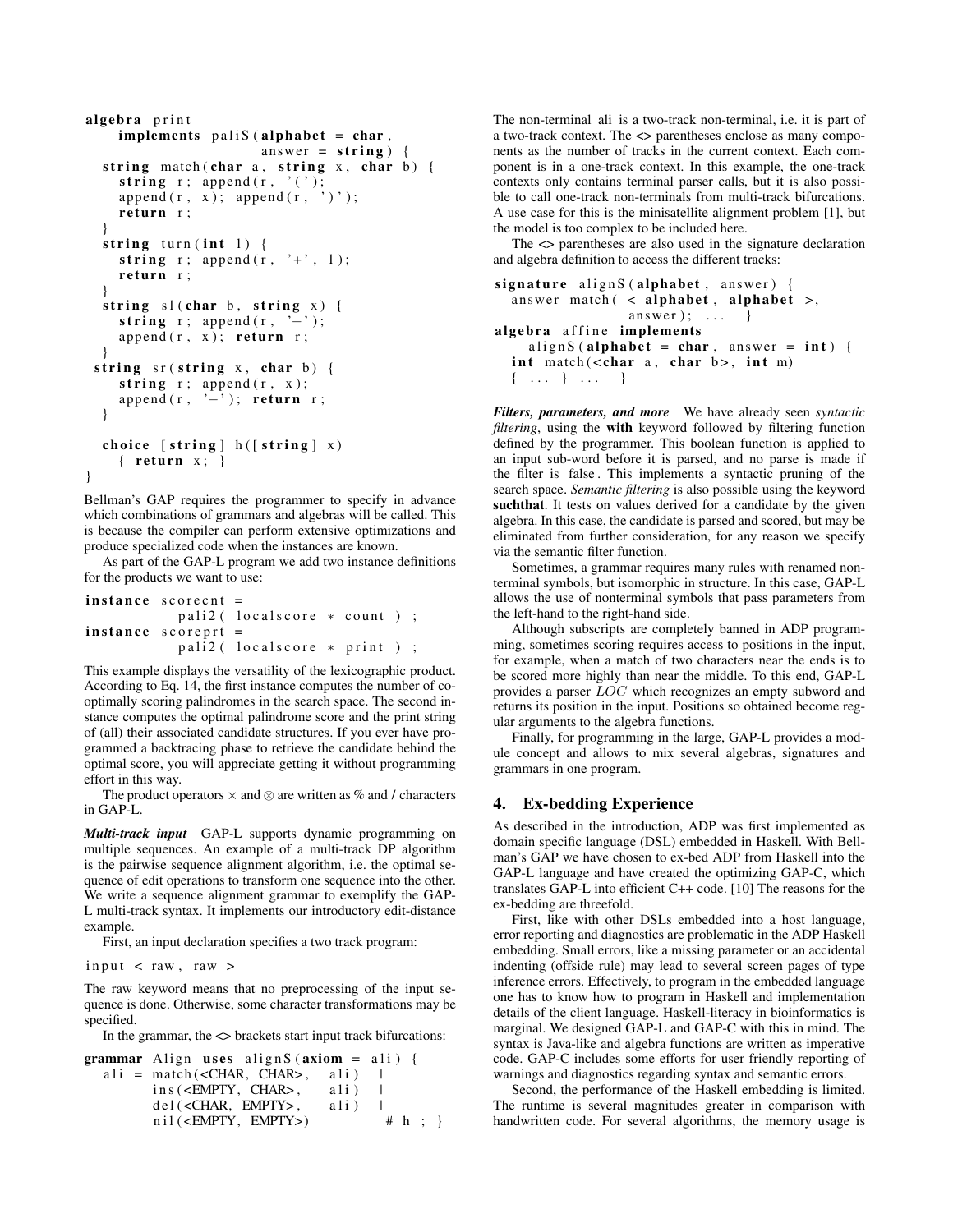<span id="page-7-0"></span>

| <b>Table 1.</b> program variations for different palindrom problems. |                               |            |                              |  |
|----------------------------------------------------------------------|-------------------------------|------------|------------------------------|--|
| program                                                              | features                      | opt. score | answer                       |  |
| input $x =$ ababdcdaaadacda                                          |                               |            |                              |  |
| $Pali1(score * print, x)$                                            | exact palindrome              |            |                              |  |
| $Pali2(score * print, x)$                                            | longer turn, free ends        | O          | $---( (+++++) ) -$           |  |
| $Pali3(score * print, x)$                                            | unmatched characters anywhere |            | $---((\{ \{ (\} \}) \})$ ) - |  |
| $Pali4(score * print, x)$                                            | several adjacent palindromes  | 15         | $(+)-(+)()((++))$            |  |
| $Pali5(score * print, x)$                                            | nested palindromes            | 18         | $((-)((((+))-)))$            |  |

<span id="page-7-1"></span>

| <b>Table 2.</b> the results of the Pali5 grammar and two classifying example products. |                                                                     |                                                                                                                                                                                                    |  |  |
|----------------------------------------------------------------------------------------|---------------------------------------------------------------------|----------------------------------------------------------------------------------------------------------------------------------------------------------------------------------------------------|--|--|
| grammar                                                                                | $Pali5(tms * count, x)$                                             | $Pali5(tms * score * print, x)$                                                                                                                                                                    |  |  |
| input<br>results                                                                       | ababdcdaaadacda<br>(1, 26632)<br>(2,60684 )<br>〔3,16896〕<br>4, 200) | ababdcdaaadacda<br>$((1, 15), -(-((((1))-)))$<br>$((2, 15), ((+)-(((+))-))$ )<br>$((3, 15), ((+)(+)-(+))$ )<br>$($ $($ $4$ $, 10$ $)$ $,$ $\{$ $\}$ $($ $\{$ $\}$ $($ $ ($ $)$ $($ $+$ $)$ $)$ $)$ |  |  |

very high, such that they can only be used for short sequences [\[10\]](#page-10-1). GAP-C includes several optimizations such that the generated imperative code is competitive with handwritten code. Since the compiler is specialized to the domain of dynamic programming, memory management is not a problem in the generated code.

Third, new language features of GAP-L, e.g. multitrack DP and filters are problematic to implement in the embedding, because of the danger of bulky parser combinators and inter-parser interactions.

However, we still maintain the Haskell embedding, because it proves to be useful in several respects. We use it as reference implementation of the ADP core. The testsuite of GAP-C includes several parallel test cases against it. Also, it is advantageous rapid prototyping of new language ideas in some cases, e.g. new product variants. Rewriting large parts of the compiler for a language extension, where it is unclear if it pays off, is not feasible.

#### 5. Program development in Bellman's GAP

We further extend our palindrome example to demonstrate the ease of developing dynamic programming algorithms in GAP-L. See Table [1](#page-7-0) for an overview. We rely on the reader's intuition to evaluate the extend to which such convenience carries over from our toy to real-world applications.

*Four variations on palindromes* Proceeding from Pali2 to Pali3, we merely drop the syntactic filter, and thus leave it to the scoring functions to score two equal, or similar, characters positive, the others negative:

```
grammar Pali3 uses paliS (axiom = skipl) {
 skip1 = s1 (CHAR, skip1) |
        skipr # h;
 skip = s r (skip, Gr)S \# h;
 S = match (CHAR, S, CHAR)turn(SEQ0) # h; }
```
The localscore scoring algebra is changed such that mismatches are penalized:

```
int match (char a, int b, char c) {
  if (a == c) return b + 3;
         else return b - 1; }
```
Next, we change the grammar to allow for multiple successive palindromes in the input. For this, we need to add a new nonterminal to the grammar which also becomes the axiom, and we need to add another alternative rule to  $S$  to append only non-empty palindromes:

```
grammar Pali4 uses paliS (axiom = A) {
  A = skipl |
      app(skipl, S) # h ;
   . . .
  S = match (CHAR, S, CHAR) |
```
 $match (CHAR, turn (SEQ0), CHAR) # h ;$ The new function symbol app extends the signature. It is responsible for scoring the case of two adjacent (sub-)palindromes. We

int app (int x, int y) { return  $x + y$ ; }

extend algebra *localscore* with a line

Adding one more alternative rule for S, we can allow for nested palindromes, i.e. the "turn" of a palindrome can recursively contain palindromes:

grammar Pali5 uses paliS ( $axiom = A$ ) {

```
A = skipl | app ( skipl , S ) # h ;
skip = skip = skip - \frac{1}{2}sl (CHAR, skipl) # h ;
skipr = sr(skipr, CHAR) |
        S # h;
S = match (CHAR, S, CHAR)match (CHAR, turn (SEQ), CHAR) |
    match (CHAR, sl (CHAR, A), CHAR) |
    match (CHAR, sr (A, CHAR), CHAR) + h;
```
At this point, the grammar already resembles a simplified RNA secondary structure prediction grammar. We will build this in the next section on "real world" examples.

In Table [1](#page-7-0) we give an overview of different results.

*Splitting the search space into classes* Let us assume we want to understand our search space more deeply, and compute several near-optimal structures, which are subject to the condition that they hold a different number of local palindromes. We leave it to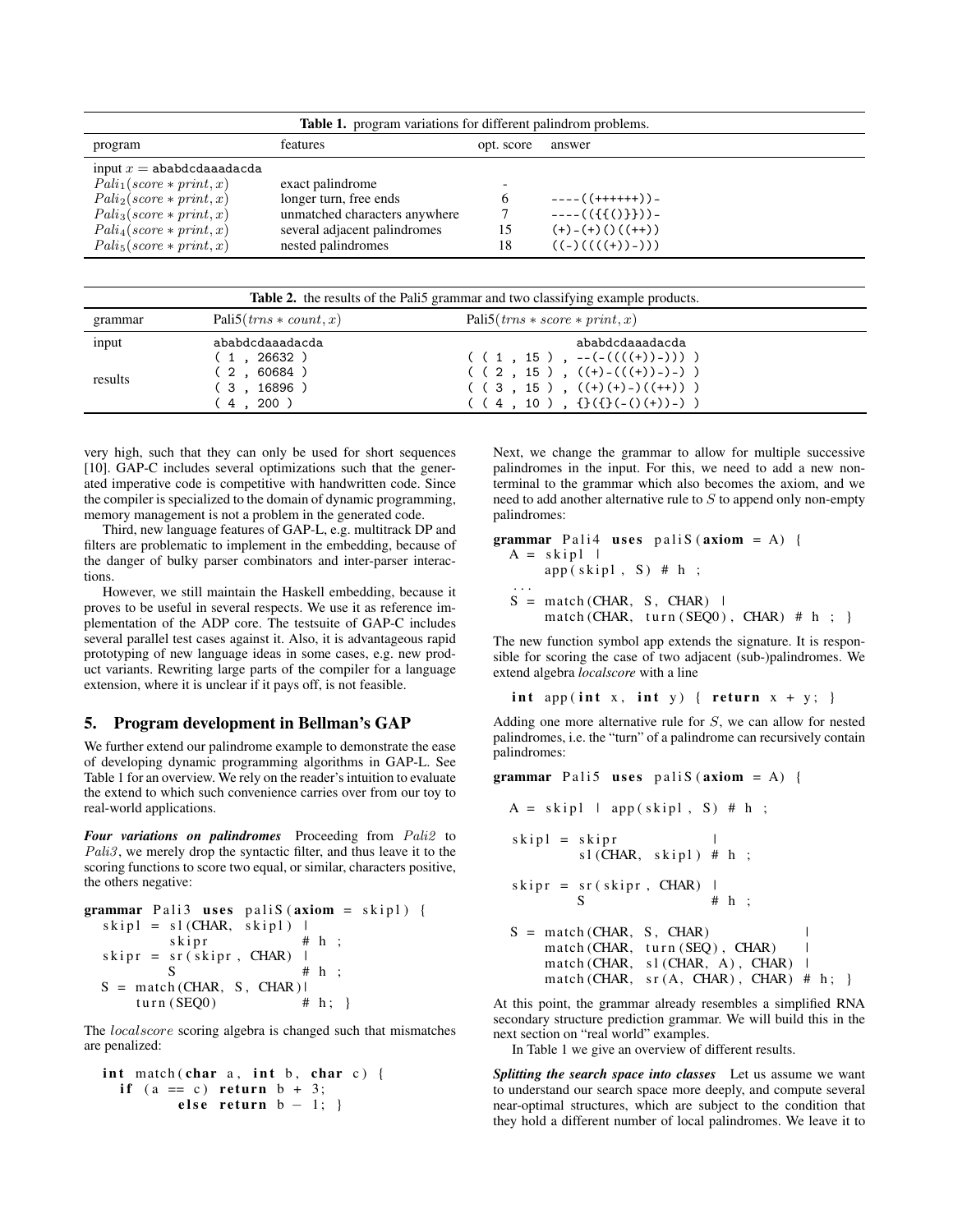the reader to design the evaluation algebra trns which counts the number of "turns" in a candidate structure. (Hint: use  $app(x, y) =$  $x + y$ , match $(a, x, b) = x$ .) Using this algebra trns in the two products shown in Table [2,](#page-7-1) we obtain the count of structures for each number of turns, as well as the optimal score/structure for each number.

This simple example demonstrates a general method: *any* analysis  $G(B, x)$  can be refined with respect to a classification attribute that can be computed by yet another algebra  $A$ , simply by calling  $\mathcal{G}(A * B, x)$ .

*An*  $O(n^6)$  *time,*  $O(n^4)$  *space algorithm* To give an example for an algorithm of higher complexity, let us seek optimal *joint* palindrome structures for two sequences, as exemplified by

```
MI-SSISSIPPI
+( ((+)))()
PAPPALAPAPP-
```
We extend the grammar Align by a production which derives a matching character pair in either sequence, where the two pairs need not be the same. This case is scored by the new function pmatch. (The extended signature align2 is not shown).

```
grammar PaliJoint uses align2 (\text{axiom} = \text{pj}) {
   pj = rep(<math>\text{CHAR}, \text{CHAR} >, pj)ins (<EMPTY, CHAR>, pj)
           del(<math>CHAR</math>, <math>EMPTY></math>, <math>pj</math>) <math>|</math>n i l (<EMPTY, EMPTY>) |
          pmatch (<CHAR, CHAR>, pj,
                     \triangleleftCHAR, CHAR>, pj) # h ;
```

```
}
```

```
algebra score implements align2 (
    alphabet = char, answer = int) {
  int rep(<char a, char b>, int x) {
    if (a == b) return x + 1;
         else return x - 1;
  }
  int ins (<void, char b>, int x) {
    return x - 1; }
  int del(<char a, void>, int x) {
    return x - 1; }
  int nil(<void, void >) {
    return 0; }
  int pmatch(<char al, char bl>, int x,
              \langle char a2, char b2>, int y) {
    if ((a1 == a2) \& (b1 == b2))if (a1 == b1) return x + y + 3;
           else return x + y + 2;
    } else { return −1000; }
  }
  choice \lceil \text{int} \rceil h(\lceil \text{int} \rceil x) {
    return list (maximum(x));
  }
}
```
Here is one of the two optimal candidates for input strings "MIS-SISSIPPI" and "PAPPALAPAPP" with score 5.



The new rule in Grammar  $PaliJoint$  has the abstract form  $pj \rightarrow$  $'(p)$  ')' pj. Due to insertions and deletions, the position of the split between the two instances of  $pj$  is independent in the two input sequences. This leads to an algorithm which requires a fourdimensional table to tabulate non-terminal  $pj$  and has asymptotics of  $O(n^6)$  time and  $O(n^4)$  space. This concludes our expository example series, and we turn to the real world.

# 6. Practice of declarative

## programming with Bellman's GAP

Although the Bellman's GAP system has been released just recently [\[10\]](#page-10-1), there is already a substantial amount of practical experience. Earlier applications developed with the ADP approach were transcribed into GAP-L. Firmly based on ADP theory, recoded grammars and algebras must produce identical results in both implementations. This has been a great testbed for GAP-C. The recoded tools now enjoy the improved efficiency achieved by GAP-C, and have smoothly replaced their earlier versions available for interactive and webservice use at [http://bibiserv.cebitec.](http://bibiserv.cebitec.uni-bielefeld.de) [uni-bielefeld.de](http://bibiserv.cebitec.uni-bielefeld.de)<sup>[1](#page-8-0)</sup>

In this section, we report how grammars, algebras and products interplay in practice to solve bioinformatics problems in the area of RNA structure analysis.

*RNA folding* RNA is a chain molecule composed from nucleotides holding the bases A (Alanine) , C (Cytosine), G (Guanine), and U (Uracil). Folding back onto it self, base pairs (A-U), (C-G), and (G-U) making hydrogen bonds create secondary structure. An RNA sequence x has a large set  $F(x)$  of possible foldings, its *folding space*. Individual structures are encoded by string representations as in

x = AUCGUCGCAAUUGCGUCCAACGCCUUAAUG ..((.(((....)))...((....))..))

where pairing base positions are indicated by matched parentheses, and dots denote unpaired bases. "Stacks" of successive base pairs give rigidity to the folding. This class of structures resembles our palindromes described by grammar *Pali5*, now taking base pairs for matching characters. A more refined grammar is required, though,

<span id="page-8-0"></span><sup>&</sup>lt;sup>1</sup> The administration pages of the server collect information about the actual usage of these tools in the bioinformatics community.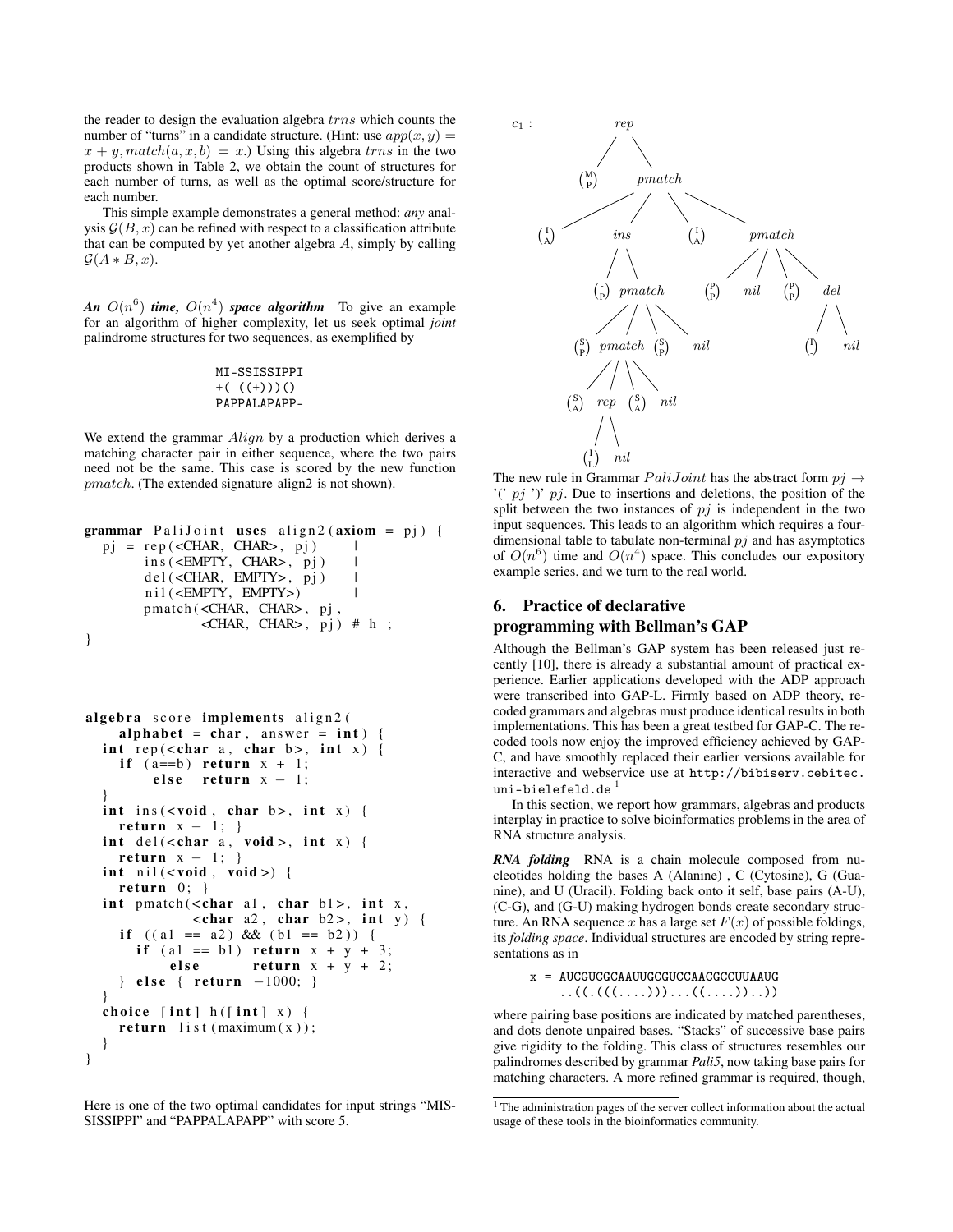because it must accommodate a sophisticated thermodynamic scoring scheme. Based on this thermodynamic model, a structure of minimal free energy (MFE) is computed via dynamic programming, and returned as the predicted structure by established bioinformatics tools such as *Mfold* and *RNAfold* [\[14,](#page-10-18) [24\]](#page-10-19).

*RNAshapes RNAshapes* [\[12\]](#page-10-4) provides a grammar  $\mathcal{G}_{\text{Microsoftates}}$  (describing  $F(x)$ ) as well as algebras  $A_{\text{MFE}}$  (implementing the thermodynamic energy model), and Adot-backet (mapping candidates to their string representations). Hence,

$$
\mathcal{G}_{\text{MicroStates}}(A_{\text{MFE}} * A_{\text{dot-backet}}, x)
$$

performs "classical" structure prediction by free energy minimization, akin to the aforementioned tools. The unique feature of the program *RNAshapes* is shape abstraction: candidate structures in  $F(x)$  are mapped to equivalence classes called shapes, characterized by their arrangement of stacks and unpaired regions, irrespective of their length. The abstract shape of the above example structure would be represented as:

#### $[[]$

Shape abstraction is implemented by an algebra  $A_{shape}$ , mapping candidates to their shape. The *interleaved product* is used to compute the k best structures of different shape by a call to

$$
\mathcal{G}_{\text{MicroStates}}((A_{\text{shape}} \otimes A_{\text{MFE}(k)}) * A_{\text{dot-backet}}, x).
$$

This is called *simple shape analysis*.

A second function of *RNAshapes* is to re-scale folding energies into Boltzmann probabilities, which are accumulated over all structures within the same shape. This calls for a simple transformation from the  $A_{MFE}$  algebra to  $A_{BWE}$ , which computes Boltzmannweighted energies. It requires a much more refined grammar GMacroStates in order not to overcount candidates in the folding space.  $\mathcal{G}_{\text{MacroStates}}$  has 26 non-terminal symbols and 67 productions. Trees on the right hand side of some productions have a height  $> 1$ (which is allowed by Eq. [5](#page-1-0) but has not occurred in our simpler examples). A call to

$$
\mathcal{G}_{\text{MacroStates}}(A_{\text{shape}} * (A_{\text{MFE}} \times A_{\text{BWE}}) * A_{\text{dot-backet}}), x),
$$

making use of a cartesian as well as two lexicographic products, computes the probabilities of all shapes which  $x$  can fold into, together with the minimal-free-energy structure within each shape. (For backtracing the ABWE values are actually disregarded by GAP-C.) This is called *complete probabilistic shape analysis*; it provides more comprehensive information than simple shape analysis, but is more expensive to compute.

*pknotsRG and pKiss* So-called pseudoknots in RNA are structures which break the nested (palindromic) pattern of base pairing. Two common classes of pseudoknots, called "H-type" and "kissing hairpin" are exemplified here using different types of matching parenthesis:

| H-type     | $\ldots$ [ [ [ $\ldots$ { { { $\ldots$ . ] ] $\ldots$ } } } $\ldots$ .      |
|------------|-----------------------------------------------------------------------------|
| kissing HP | $\ldots$ [ [ [ $\ldots$ { { { $\ldots$ , ] ] ] $\ldots$ <<<. . } } $\}$ >>> |

Such structures, in general, are not context free, but relevant subclasses thereof can be cast into a grammar which leads to recurrences of runtime  $O(n^4)$ . The tool *pknotsRG* [\[18\]](#page-10-5) implements RNA folding, allowing for H-type pseudoknots where energetically favourable, and has become a widely used tool for this purpose. Its recent extension *pKiss* also allows for the kissing hairpin mo-tif [\[23\]](#page-10-20). Both programs use grammars which extend  $\mathcal{G}_{\text{MicroStates}}$  by special productions for pseudoknots, using syntactic filters provided in GAP-L to deal with the non-context-free features. Algebras  $A_{MFE}$  and  $A_{BWE}$  are extended by energy rules for pseudoknotted structures. We found that biologists often request to find the best structure including a pseudoknot, even when it is not near the energetic minimum. This task is solved by providing a classification algebra  $A_{\text{knot}}$ , which maps candidate structures to the value set {nested, knot, kiss}, depending on their character, with kiss dominating knot and knot dominating nested. A call to

$$
\mathcal{G}_{\text{pKiss}}(A_{\text{knot}} * A_{\text{MFE}} * A_{\text{dot-backet}}, x)
$$

returns the structure of minimal free energy of either type.

*Rapidshapes: a generator of GAP-L programs* The tool *Rapid-Shapes* marks a different type of application. It *generates* RNA folding programs coded in GAP-L. Interesting shapes  $p$  are determined by stochastic sampling. *RapidShapes* then generates socalled shape matchers coded in GAP-L, compiles them on-the-fly with GAP-C, and executes them to compute the shape probability  $Prob(p)$ . This takes  $O(n^3)$  runtime per shape p, while complete probabilistic shape analysis (cf. above) requires  $O(\alpha^n \cdot n^3)$ for  $\alpha \approx 1.13$ . The automatically generated grammars have up to several hundred rules, while all share the  $A_{\text{MFE}}$ ,  $A_{\text{BWE}}$  and  $A_{\text{dot-backet}}$ algebras from *RNAshapes*. These large GAP-L programs are typically never seen by a human programmer, and it is essential that GAP-C completely automates table design for grammars of this origin and size.

*Further tools to be converted* On our present agenda, there are further tools to be converted to Bellman's GAP, along with implementing planned enhancements. One is the approach of [\[1\]](#page-10-17) for the comparison of minisatellites, which are repetitive genomic regions used in population studies. This problem is methodically interesting as it combines single-track analysis (for the construction of duplication histories of individual minisatellites) with two-track analysis (for the alignment of two minisatellite sequences) in a single grammar. This algorithm was originally coded the hard way, since ADP implementations prior to Bellman's GAP did not support singleand multitrack combinations.

The second candidate for conversion is the tool *RNAhybrid* [\[19\]](#page-10-6), which predicts hybridization sites between a (very short) microRNA and (much longer) protein-coding RNA molecules. Today, the regulatory role of these microRNAs is intensively studied because of its medical implications, and the tool *RNAhybrid* has become the busiest tool on our server. The microRNA target prediction task is a two-track problem, with a relatively small grammar akin to  $G<sub>Microsoftates</sub>$ , but with a large number of options to be set by the tool user, since the precise mechanism of interaction between microRNA and target is different between e.g. animals and plants.

## 7. Conclusion

Declarative dynamic programming with Bellman's GAP suggests a diverse agenda of research topics, both on the theoretical and on the practical side. Let us mention a few of these.

Theoretical questions relate to *properties of algebra products*. Products are associative (modulo re-grouping of tuples), and generally not commutative. Some conditions are known when a product preserves Bellman's Principle, especially the frequent case of  $A * B$ , when both are optimizing algebras, or when A computes a classification attribute. More general results are lacking. Bellman's GAP clearly states that it is the programmers's responsibility to prove that Bellman's principle is actually satisfied by a product algebra – but our programmers, who no longer have to deal with the amalgamation of search space construction and optimization, tend to forget about this fundamental prerequisite of dynamic programming.

Several *efficiency improving transformations* are known, which can reduce the runtime complexity by an order of magnitude. In general, they require a joint transformation of grammar and algebra(s); the precise preconditions have not been formulated.